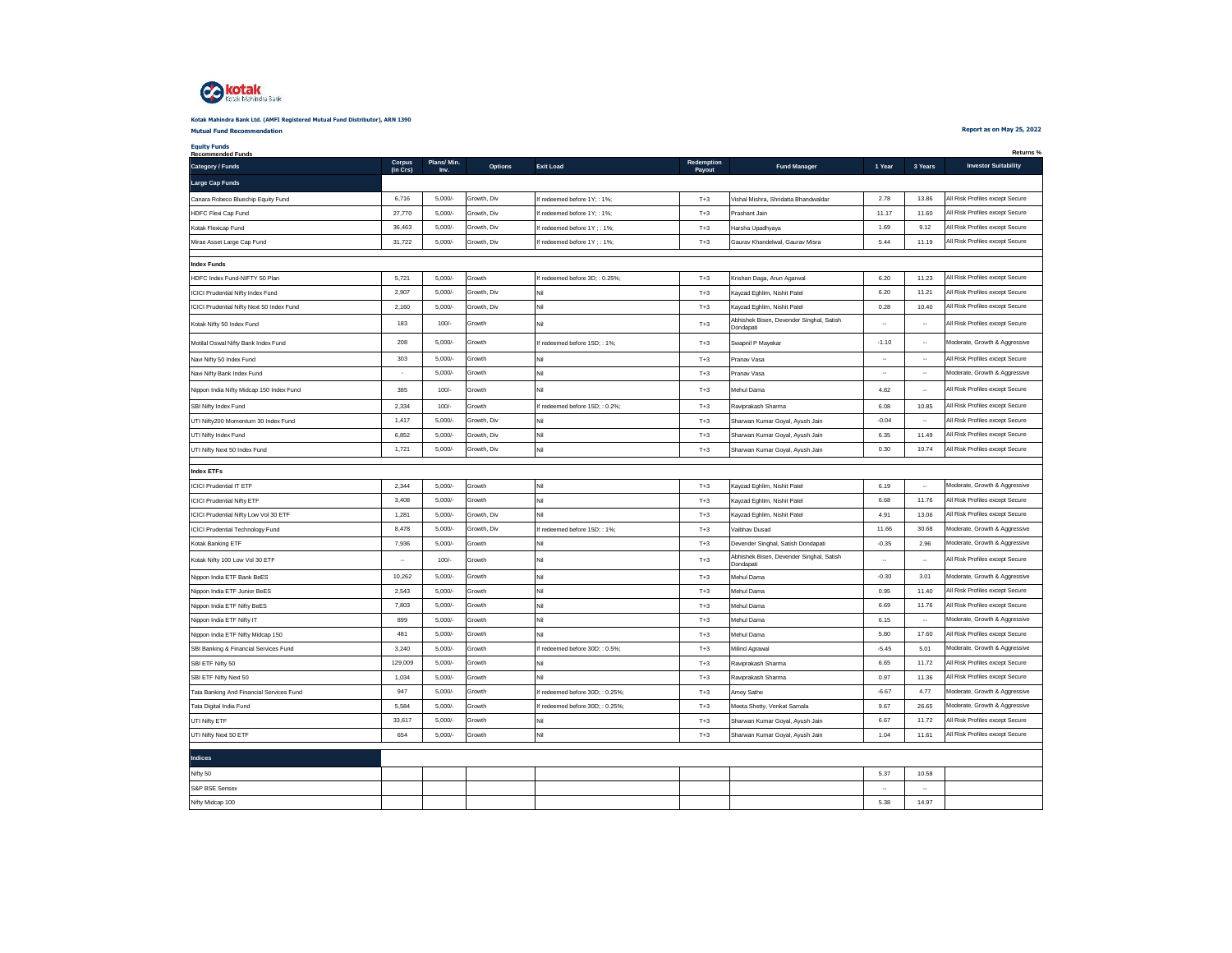

| Kotak Mahindra Bank Ltd. (AMFI Registered Mutual Fund Distributor), ARN 1390 |  |
|------------------------------------------------------------------------------|--|

| <b>Equity Funds</b>                                                                        |                          |                    |                |                                                    |                      |                                                                                         |                      |                          | Report as on May 25, 2022       |
|--------------------------------------------------------------------------------------------|--------------------------|--------------------|----------------|----------------------------------------------------|----------------------|-----------------------------------------------------------------------------------------|----------------------|--------------------------|---------------------------------|
| Category / Funds                                                                           | Corpus<br>(in Crs)       | Plans/Min.<br>Inv. | <b>Options</b> | <b>Exit Load</b>                                   | Redemption<br>Payout | <b>Fund Manager</b>                                                                     | 1 Year               | 3 Years                  | <b>Investor Suitability</b>     |
| Multi Cap Funds with Large Cap Bias (Multi Cap/ Value/ Focused/<br>Dividend Yield/ Contra) |                          |                    |                |                                                    |                      |                                                                                         |                      |                          |                                 |
| Canara Robeco Flexi Cap Fund                                                               | 7,281                    | 5,000/             | Growth, Div    | If redeemed before 1Y; : 1%;                       | $T+3$                | Shridatta Bhandwaldar                                                                   | 4.18                 | 13.67                    | All Risk Profiles except Secure |
| Invesco India Contra Fund                                                                  | 8,655                    | 5,000/             | Growth, Div    | If redeemed before 1Y; : 1%;                       | $T+3$                | Taher Badshah, Dhimant Kothari                                                          | 3.20                 | 12.74                    | All Risk Profiles except Secure |
| SBI Flexicap Fund                                                                          | 15,449                   | 5,000/             | Growth, Div    | f redeemed before 30D; : 0.1%;                     | $T+3$                | R Srinivasan                                                                            | 3.79                 | 11.36                    | All Risk Profiles except Secure |
| UTI Flexi Cap Fund                                                                         | 24,649                   | 5,000/             | Growth, Div    | If redeemed before 1Y:: 1%:                        | $T+3$                | Ajay Tyagi                                                                              | $-2.49$              | 14.71                    | All Risk Profiles except Secure |
| <b>Multi Cap Funds</b>                                                                     |                          |                    |                |                                                    |                      |                                                                                         |                      |                          |                                 |
| HDFC Multi Cap Fund                                                                        | 4,843                    | 5,000              | Growth, Div    | If redeemed before 1Y ; : 1%;                      | $T+3$                | Gopal Agrawal                                                                           | $\ddotsc$            | $\overline{\phantom{a}}$ | All Risk Profiles except Secure |
| Invesco India Growth Opportunities Fund                                                    | 3,882                    | 5,000              | Growth, Div    | f redeemed before 1Y:: 1%:                         | $T+3$                | Pranav Gokhale, Amit Ganatra                                                            | 2.17                 | 10.55                    | All Risk Profiles except Secure |
| Kotak Equity Opportunities Fund                                                            | 9,557                    | 5,000              | Growth, Div    | f redeemed before 1Y; : 1%;                        | $T+3$                | Harsha Upadhyaya                                                                        | 5.53                 | 13.81                    | All Risk Profiles except Secure |
| Kotak Multicap Fund                                                                        | 3,847                    | 5,000              | Growth, Div    | f redeemed before 1Y ; : 1%;                       | $T+3$                | Harsha Upadhyaya, Abhishek Bisen, Devender                                              | $\ddot{\phantom{0}}$ | $\overline{\phantom{a}}$ | All Risk Profiles except Secure |
| Parag Parikh Flexi Cap Fund                                                                | 21,907                   | 5,000              | Growth, Div    | If redeemed before 365 Day; : 2%; 365D-730D; : 1%; | $T+3$                | Singhal, Arjun Khanna<br>Raunak Onkar, Rajeev Thakkar, Raj Mehta,<br>Rukun Tarachandani | 7.96                 | 21.33                    | All Risk Profiles except Secure |
| SBI Focused Equity Fund                                                                    | 24,707                   | 5.000              | Growth, Div    | If redeemed before 1Y:: 1%:                        | $T+3$                | Rama Iyer Srinivasan                                                                    | 5.60                 | 12.95                    | All Risk Profiles except Secure |
| SBI Multi Cap Fund (NFO)                                                                   | $\overline{\phantom{a}}$ | 5,000              | Growth, Div    | If redeemed before 1Y; : 1%                        | $T+3$                | R Srinivasan, Mohit Jain                                                                | $\ddotsc$            | $\overline{\phantom{a}}$ | All Risk Profiles except Secure |
|                                                                                            |                          |                    |                |                                                    |                      |                                                                                         |                      |                          |                                 |
| <b>Mid Cap Funds</b>                                                                       |                          |                    |                |                                                    |                      |                                                                                         |                      |                          |                                 |
| DSP Midcap Fund                                                                            | 13,797                   | 5,000/             | Growth, Div    | If redeemed before 12M; : 1%;                      | $T+3$                | Vinit Sambre, Jay Kothari, Resham Jain                                                  | $-3.95$              | 13.12                    | Moderate, Growth & Aggressive   |
| Kotak Emerging Equity Fund                                                                 | 19,303                   | 5,000/             | Growth, Div    | f redeemed before 1Y ; : 1%;                       | $T+3$                | Pankaj Tibrewal                                                                         | 8.31                 | 19.44                    | Moderate, Growth & Aggressive   |
| Mirae Asset Midcap Fund                                                                    | 7,595                    | 5,000/             | Growth, Div    | If redeemed before 1Y; : 1%;                       | $T+3$                | Ankit Jain                                                                              | 6.55                 | $\sim$                   | Moderate, Growth & Aggressive   |
| Nippon India Growth Fund                                                                   | 12.178                   | $5.000/-$          | Growth, Div    | f redeemed before 1M : : 1%;                       | $T+3$                | Manish Gunwani, Dhrumil Shah, Teias Sheth                                               | 10.17                | 17.45                    | Moderate, Growth & Aggressive   |
| <b>Small Cap Funds</b>                                                                     |                          |                    |                |                                                    |                      |                                                                                         |                      |                          |                                 |
| <b>HDFC Small Cap Fund</b>                                                                 | 12,956                   | $5,000/-$          | Growth, Div    | If redeemed before 1Y; : 1%;                       | $T+3$                | Chirag Setalvad                                                                         | 6.97                 | 14.17                    | Moderate, Growth & Aggressive   |
| <b>ICICI Prudential Smallcap Fund</b>                                                      | 3,620                    | 5,000/             | Growth, Div    | If redeemed before 1Y; : 1%;                       | $T+3$                | Harish Bihani                                                                           | 16.45                | 22.41                    | Moderate, Growth & Aggressive   |
| Kotak Small Cap Fund                                                                       | 7,385                    | 5,000/             | Growth, Div    | If redeemed before 1Y ; : 1%;                      | $T+3$                | Pankaj Tibrewal                                                                         | 13.05                | 27.87                    | Moderate, Growth & Aggressive   |
|                                                                                            |                          |                    |                |                                                    |                      |                                                                                         |                      |                          |                                 |
| <b>Thematic/Sectoral Funds</b>                                                             |                          |                    |                |                                                    |                      |                                                                                         |                      |                          |                                 |
| <b>ICICI Prudential Business Cycle Fund</b>                                                | 5,269                    | 5,000/             | Growth, Div    | If redeemed before 1M; : 1%;                       | $T+3$                | Anish Tawakley, Ihab Dalwai & Manish Banthia                                            | 9.38                 | $\ddot{\phantom{a}}$     | Moderate, Growth & Aggressive   |
| Invesco India ESG Equity Fund                                                              | 778                      | $5.000/-$          | Growth, Div    | 0Y-1Y: : 1%:                                       | $T+3$                | Taher Badshah and Amit Nigam                                                            | 5.32                 | $\overline{\phantom{a}}$ | All Risk Profiles except Secure |
| Kotak ESG Opportunities Fund                                                               | 1,527                    | $5,000/-$          | Growth, Div    | f redeemed before 1Y; : 1%;                        | $T+3$                | Harsha Upadhyaya, Arjun Khanna                                                          | $-4.68$              | $\sim$                   | All Risk Profiles except Secure |
| Kotak Manufacture in India                                                                 | $\overline{\phantom{a}}$ | $5,000/-$          | Growth, Div    | If redeemed before 1Y ; : 1%;                      |                      | Harish Krishnan, Abhishek Bisen                                                         | $\ddotsc$            | $\overline{\phantom{a}}$ | Moderate, Growth & Aggressive   |
| Kotak Pioneer Fund                                                                         | 1,597                    | 5,000/             | Growth, Div    | f redeemed before 1Y; : 1%;                        | $T+3$                | Harish Krishnan, Arjun Khanna                                                           | 0.62                 | $\ddot{\phantom{0}}$     | All Risk Profiles except Secure |
| Mirae Asset ESG Sector Leaders ETF                                                         | 164                      | 5,000/             | Growth, Div    | Nil                                                | $T+3$                | <b>Bharti Sawant</b>                                                                    | 4.02                 | $\ddot{\phantom{a}}$     | All Risk Profiles except Secure |
| Mirae Asset ESG Sector Leaders Fund of Fund                                                | 139                      | $5,000/-$          | Growth, Div    | f redeemed before 5D:: 0.05%;                      | $T+3$                | <b>Bharti Sawant</b>                                                                    | 3.34                 | $\cdots$                 | All Risk Profiles except Secure |
| Sundaram Rural and Consumption Fund                                                        | 1,157                    | 5,000/             | Growth, Div    | f redeemed before 365D:: 1%:                       | $T+3$                | Ashish Agarwal, Ratish B Varier                                                         | 4.08                 | 8.31                     | All Risk Profiles except Secure |
| Sundaram Services Fund                                                                     | 2,105                    | $5,000/-$          | Growth, Div    | If redeemed before 365D; : 1%;                     | $T+3$                | Ravi Gopalakrishnan, Rohit Seksaria                                                     | 13.88                | 19.02                    | All Risk Profiles except Secure |
|                                                                                            |                          |                    |                |                                                    |                      |                                                                                         |                      |                          |                                 |
| <b>Indices</b>                                                                             |                          |                    |                |                                                    |                      |                                                                                         |                      |                          |                                 |
| Nifty 50                                                                                   |                          |                    |                |                                                    |                      |                                                                                         | 5.37                 | 10.58                    |                                 |
| S&P BSE Sensex                                                                             |                          |                    |                |                                                    |                      |                                                                                         |                      |                          |                                 |
| Nifty Midcap 100                                                                           |                          |                    |                |                                                    |                      |                                                                                         | 5.38                 | 14.97                    |                                 |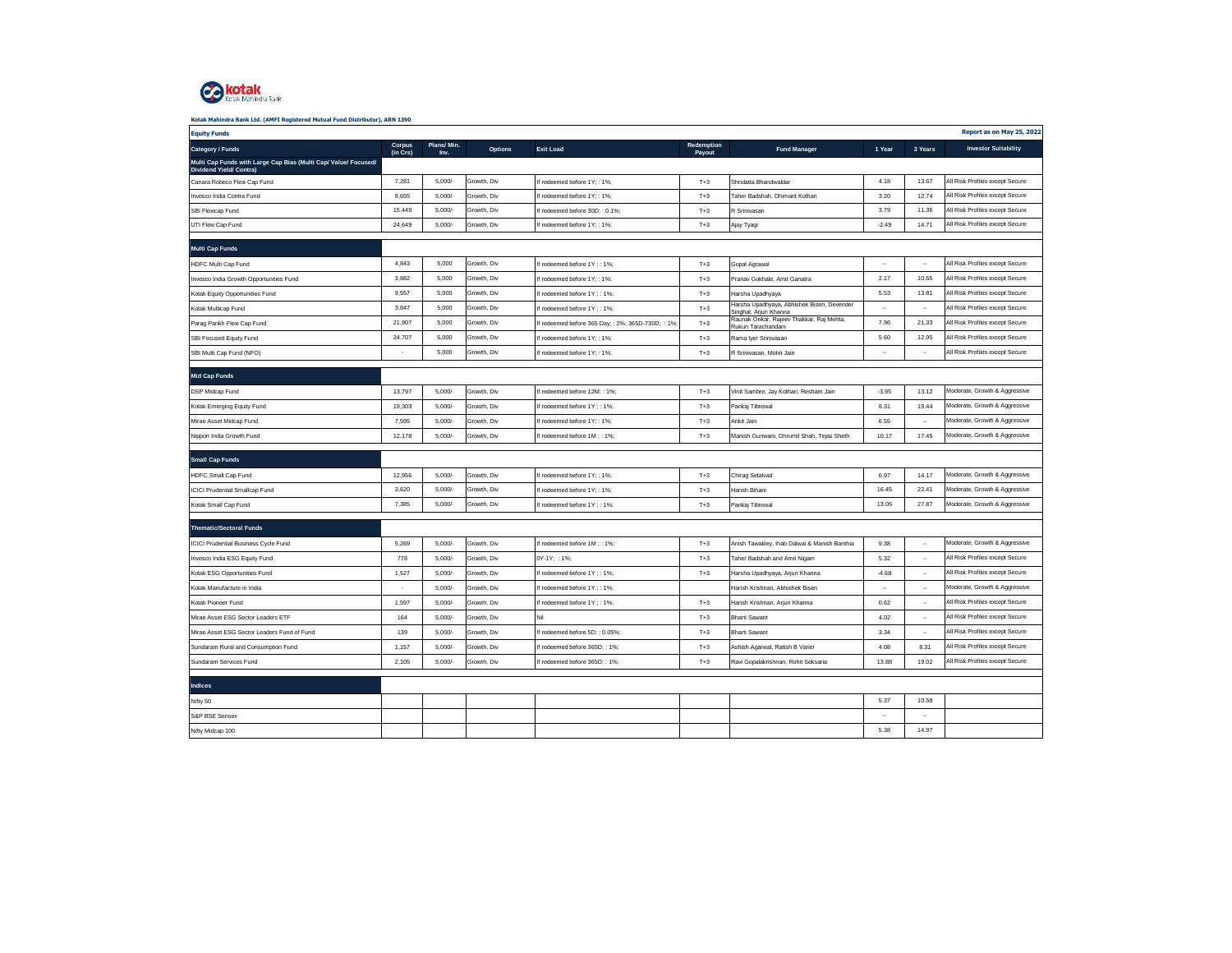

| <b>Equity Funds</b>                                                                 |                          |                    |                        |                                |                      |                                                                                    |           |                          | Report as on May 25, 2022       |
|-------------------------------------------------------------------------------------|--------------------------|--------------------|------------------------|--------------------------------|----------------------|------------------------------------------------------------------------------------|-----------|--------------------------|---------------------------------|
| Category / Funds                                                                    | Corpus<br>(in Crs)       | Plans/Min.<br>Inv. | <b>Options</b>         | <b>Exit Load</b>               | Redemption<br>Payout | <b>Fund Manager</b>                                                                | 1 Year    | 3 Years                  | <b>Investor Suitability</b>     |
| <b>ELSS Funds</b>                                                                   |                          |                    |                        |                                |                      |                                                                                    |           |                          |                                 |
| DSP Tax Saver Fund                                                                  | 9,811                    | 500/               | Growth, Div            | Nil                            | $T+3$                | Rohit Singhania, Charanjit Singh                                                   | 3.93      | 14.41                    | All Risk Profiles except Secure |
| Kotak Taxsaver                                                                      | 2,670                    | 500/               | Growth, Div            | Nil                            | $T+3$                | Harsha Upadhyaya                                                                   | 5.84      | 13.14                    | All Risk Profiles except Secure |
| Mirae Asset Tax Saver Fund                                                          | 11.963                   | 500/               | Growth, Div            | Nil                            | $T+3$                | Neelesh Surana                                                                     | 4.63      | 16.29                    | All Risk Profiles except Secure |
| <b>International Funds</b>                                                          |                          |                    |                        |                                |                      |                                                                                    |           |                          |                                 |
| Edelweiss Europe Dynamic Equity Offshore Fund                                       | 118                      | 5,000/             | Growth, Div            | redeemed before 12M; : 1%;     | $T+3$                | Bhavesh Jain, Bharat Lahoti                                                        | $-9.96$   | 9.55                     | Moderate, Growth & Aggressive   |
| Edelweiss Greater China Equity Offshore Fund                                        | 1,591                    | 5,000/             | Growth, Div            | f redeemed before 12M:: 1%     | $T+3$                | Bhavesh Jain, Bharat Lahoti                                                        | $-33.02$  | 13.27                    | Moderate, Growth & Aggressive   |
| Edelweiss US Technology Equity Fund of Fund                                         | 1,712                    | 5,000/             | Growth, Div            | f redeemed before 365D; : 1%;  | $T+3$                | Bhavesh Jain, Bharat Lahoti                                                        | $-26.74$  | $\ddotsc$                | Moderate, Growth & Aggressive   |
| Franklin India Feeder - Franklin U.S. Opportunities Fund                            | 3,263                    | 5,000/             | Growth, Div            | f redeemed before 1Y : : 1%;   | $T+3$                | Sandeep Manam                                                                      | $-18.32$  | 10.73                    | Moderate, Growth & Aggressive   |
| Invesco India - Invesco Global Consumer Trends FoF                                  | 492                      | 5,000/             | Growth, Div            | f redeemed before 1Y : : 1%:   | $T+3$                | Krishna Venkat Cheemalpati, Neelesh<br>Dhamnaskar                                  | $-40.52$  | $\ddotsc$                | Moderate, Growth & Aggressive   |
| Kotak Global Innovation Fund of Fund                                                | 1,200                    | 5,000/             | Growth, Div            | f redeemed before 1Y ; : 1%;   | $T+3$                | Arjun Khanna                                                                       |           | $\ddot{\phantom{0}}$     | Moderate, Growth & Aggressive   |
| Kotak International REIT FOF                                                        | 180                      | 5,000/             | Growth, Div            | f redeemed before 1Y ; : 1%;   | $T+3$                | Arjun Khanna                                                                       |           | $\ddot{\phantom{0}}$     | Growth & Aggressive             |
| Kotak NASDAQ 100 Fund of Fund                                                       | 892                      | 5,000/             | Growth, Div            | Nil                            | $T+3$                | Abhishek Bisen, Arjun Khanna                                                       | $\ddotsc$ | $\ddotsc$                | Moderate, Growth & Aggressive   |
| Mirae Asset S&P 500 TOP 50 ETF                                                      | 463                      | 5,000/             | Growth, Div            | Nil                            | $T+3$                | Siddharth Srivastava                                                               |           |                          | Moderate, Growth & Aggressive   |
| Mirae Asset S&P 500 Top 50 ETF Fund of Fund                                         | 364                      | 5,000/             | Growth, Div            | f redeemed before 3M; : 0.5%;  | $T+3$                | Ekta Gala                                                                          |           |                          | Moderate, Growth & Aggressive   |
| Motilal Oswal Nasdaq 100 ETF                                                        | 5,258                    | 10,000/-           | Growth, Div            | Nil                            | $T+3$                | Ankush Sood                                                                        | $-8.25$   | 21.31                    | Moderate, Growth & Aggressive   |
| Motilal Oswal Nasdaq 100 FOF                                                        | 3,688                    | 500/               | Growth, Div            | Nil                            | $T+3$                | Abhiroop Mukherjee, Swapnil P Mayekar                                              | $-8.62$   | 20.67                    | Moderate, Growth & Aggressive   |
| Motilal Oswal S&P 500 Index Fund(MOFSP500)                                          | 2.530                    | 500/               | Growth, Div            | redeemed before 15D; : 1%;     | $T+3$                | Abhiroop Mukherjee, Ankush Sood                                                    | $-0.24$   | $\overline{\phantom{a}}$ | Moderate, Growth & Aggressive   |
| Navi NASDAQ 100 Fund of Fund                                                        | $\overline{\phantom{a}}$ | 500/               | Growth, Div            | Nil                            | $T+3$                | Pranav Vasa                                                                        | ۰.        | $\ddot{\phantom{0}}$     | Moderate, Growth & Aggressive   |
| <b>Fund of Fund</b>                                                                 |                          |                    |                        |                                |                      |                                                                                    |           |                          |                                 |
| ICICI Prudential Passive Strategy Fund (FOF)                                        | 89                       | 5,000/             | Growth, Div            | If redeemed before 15D; : 1%;  | $T+3$                | S Naren, Dharmesh Kakkad                                                           | 4.31      | 10.29                    | All Risk Profiles except Secure |
| ICICI Prudential Nifty Low Vol 30 ETF FOF                                           | 469                      | 5.000/             | Growth, Div            | Nil                            | $T+3$                | Kayzad Eghlim & Nishit Patel                                                       | 3.99      | $\overline{\phantom{a}}$ | All Risk Profiles except Secure |
|                                                                                     |                          |                    |                        |                                |                      |                                                                                    |           |                          |                                 |
| <b>Aggressive Hybrid Funds</b>                                                      |                          |                    |                        |                                |                      |                                                                                    |           |                          |                                 |
| SBI Equity Hybrid Fund                                                              | 50,933                   | 1,000/             | Growth, Div            | If redeemed before 12M; : 1%;  | $T+3$                | Rama Iyer Srinivasan, Dinesh Ahuja, Mohit Jain                                     | 5.99      | 11.39                    | All Risk Profiles except Secure |
| Sundaram Equity Hybrid Fund                                                         | 1,954                    | 5,000/             | Growth, Div - Yly, Mly | If redeemed before 365D; : 1%; | $T+3$                | S Bharath, Sandeep Agarwal, Rahul Baijal                                           | $\ddotsc$ | $\overline{\phantom{a}}$ | All Risk Profiles except Secure |
| Balanced Advantage Funds (Balanced Advantage OR Dynamic<br><b>Asset Allocation)</b> |                          |                    |                        |                                |                      |                                                                                    |           |                          |                                 |
| DSP Dynamic Asset Allocation Fund                                                   | 4,649                    | 5,000/             | Growth, Div - Qly, Mly | f redeemed before 12M; : 1%;   | $T+3$                | Laukik Bagwe, Atul Bhole, Abhishek Ghosh                                           | $-0.82$   | 7.28                     | All Risk Profiles except Secure |
| Edelweiss Balanced Advantage Fund                                                   | 8,008                    | 5,000/             | Growth, Div - Qly, Mly | redeemed before 365D; : 1%;    | $T+3$                | Bhavesh Jain, Bharat Lahoti, Rahul Dedhia                                          | 4.13      | 12.28                    | All Risk Profiles except Secure |
| ICICI Prudential Balanced Advantage Fund                                            | 39,761                   | $5,000/-$          | Growth, Div - Qly, Mly | f redeemed before 1Y; : 1%;    | $T+3$                | S Naren, Rajat Chandak, Manish Banthia, Ihab<br>Dalwai, Ritesh Lunawat, Sri Sharma | 6.55      | 10.66                    | All Risk Profiles except Secure |
| Kotak Balanced Advantage Fund                                                       | 13,573                   | 5,000/             | Growth, Div - Qly, Mly | f redeemed before 1Y ; : 1%;   | $T+3$                | Abhishek Bisen, Harish Krishnan, Hiten Shah                                        | 3.32      | 9.49                     | All Risk Profiles except Secure |
| SBI Balanced Advantage Fund                                                         | 24,011                   | 5,000/             | Growth, Div - Qly, Mly | f redeemed before 1Y ; : 1%;   | $T+3$                | Dinesh Ahuja, Dinesh Balachandran, Mohit Jain                                      | ۰.        | $\overline{\phantom{a}}$ | All Risk Profiles except Secure |
|                                                                                     |                          |                    |                        |                                |                      |                                                                                    |           |                          |                                 |
| <b>Indices</b>                                                                      |                          |                    |                        |                                |                      |                                                                                    |           |                          |                                 |
| Nifty 50<br>S&P BSE Sensex<br>NIFTY 50 Hybrid Composite Debt 65:35 Index            |                          |                    |                        |                                |                      |                                                                                    | 5.37<br>  | 10.58<br>$\ddotsc$       |                                 |
|                                                                                     |                          |                    |                        |                                |                      |                                                                                    | 5.01      | 11.07                    |                                 |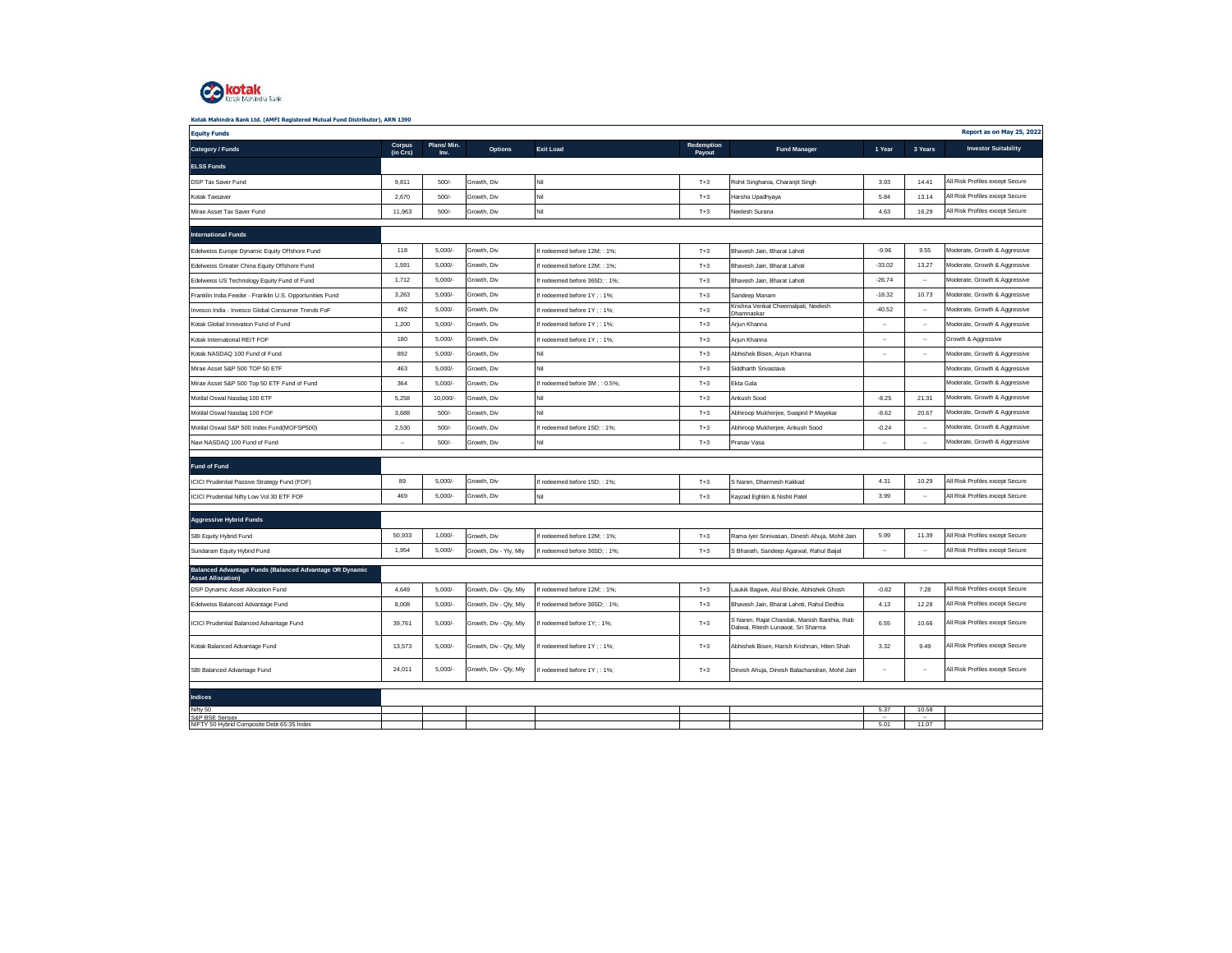

| <b>Debt Funds</b>                                                                                                            |                    |                    |                                                  |                                                                                                  |                      |                                                                 |          |         | Report as on May 25, 2022       |
|------------------------------------------------------------------------------------------------------------------------------|--------------------|--------------------|--------------------------------------------------|--------------------------------------------------------------------------------------------------|----------------------|-----------------------------------------------------------------|----------|---------|---------------------------------|
| Category / Funds                                                                                                             | Corpus<br>(in Crs) | Plans/Min.<br>Inv. | Options                                          | <b>Exit Load</b>                                                                                 | Redemption<br>Payout | <b>Fund Manager</b>                                             | 6 Months | 1 Year  | <b>Investor Suitability</b>     |
| <b>Arbitrage Funds</b>                                                                                                       |                    |                    |                                                  |                                                                                                  |                      |                                                                 |          |         |                                 |
| Aditya Birla Sun Life Arbitrage Fund                                                                                         | 8.406              | 5.000/             | Growth, Div                                      | If redeemed before 30D:: 0.25%:                                                                  | $T+3$                | Lovelish Solanki                                                | 3.40     | 3.68    | All Risk Profiles               |
| Edelweiss Arbitrage Fund                                                                                                     | 6.838              | 5.000/             | Growth, Div                                      | If redeemed before 30D:: 0.1%:                                                                   | $T+3$                | Dhawal Dalal, Bhavesh Jain                                      | 3.76     | 3.97    | All Risk Profiles               |
| ICICI Prudential Equity - Arbitrage Fund                                                                                     | 14,077             | 5,000/             | Growth, Div                                      | If redeemed before 1M:: 0.25%:                                                                   | $T+3$                | Kayzad Eghlim, Rohan Maru, Nikhil Kabra                         | 3.47     | 3.79    | All Risk Profiles               |
| Kotak Equity Arbitrage Fund                                                                                                  | 24,648             | 5,000/             | Growth, Div - Mly, Fly                           | If redeemed before 30D; : 0.25%;                                                                 | $T+3$                | <b>Hiten Shah</b>                                               | 3.91     | 4.05    | All Risk Profiles               |
| L&T Arbitrage Opportunities Fund                                                                                             | 3,521              | 5,000/             | Growth, Div - Mly, Fly                           | If redeemed before 1M; : 0.5%;                                                                   | $T+3$                | Venugopal Manghat, Jalpan Shah, Praveen<br>Ayathan, Sonal Gupta | 3.26     | 3.53    | All Risk Profiles               |
| Tata Arbitrage Fund                                                                                                          | 10.059             | $5.000/-$          | Growth, Div - Mly, Fly                           | If redeemed before 30D:: 0.25%:                                                                  | $T+3$                | Sailesh Jain                                                    | 3.20     | 3.51    | All Risk Profiles               |
| UTI Arbitrage Fund                                                                                                           | 5,613              | 5,000/             | Growth, Div - Mly, Fly                           | If redeemed before 21D; : 0.25%;                                                                 | $T+3$                | Amit Sharma, Sharwan Kumar Goyal                                | 3.50     | 3.78    | All Risk Profiles               |
| Liquid Funds (Overnight, Liquid)                                                                                             | Corpus<br>(in Crs) | Plans/Min.<br>Inv. | Options                                          | <b>Exit Load</b>                                                                                 | Redemption<br>Payout | <b>Fund Manager</b>                                             | 7 Days   | 1 Month | <b>Investor Suitability</b>     |
| <b>Liquid Funds</b>                                                                                                          |                    |                    |                                                  |                                                                                                  |                      |                                                                 |          |         |                                 |
| Aditya Birla Sun Life Liquid Fund                                                                                            | 34,891             | 500/               | Growth, Div - Dly, Wly,<br>Div                   |                                                                                                  | $T+1$                | Sunaina da Cunha, Kaustubh Gupta, Harshil<br>Suvarnka           | 4.98     | 3.22    | All Risk Profiles               |
| <b>HDFC Liquid Fund</b>                                                                                                      | 46.614             | 500/               | Growth, Div - Dly, Wly,                          |                                                                                                  | $T+1$                | Anupam Joshi                                                    | 4.53     | 3.23    | All Risk Profiles               |
| <b>ICICI Prudential Liquid</b>                                                                                               | 39,902             | 500/               | Growth, Div - Dly, Wly,<br>MN                    |                                                                                                  | $T+1$                | Rahul Goswami, Rohan Maru                                       | 4.55     | 3.15    | All Risk Profiles               |
| Kotak Liquid Fund                                                                                                            | 30,230             | 500/               | Growth, Div - Dly, Wly,<br>Mly, Yly, Others      | 1 Day;: 0.007%; 2D;: 0.0065%; 3D;: 0.006%; 4D;<br>0.0055%; 5D; : 0.005%; 6D; : 0.0045%; 7D; Nil; | $T+1$                | Deepak Agrawal                                                  | 4.54     | 3.32    | All Risk Profiles               |
| Nippon India Liquid Fund                                                                                                     | 25,763             | 500/               | Growth, Div - Dly, Wly,<br>Mly, Yly, Others      |                                                                                                  | $T+1$                | Anju Chhajer, Siddharth Deb                                     | 4.72     | 3.06    | All Risk Profiles               |
| SBI Liquid Fund                                                                                                              | 58.511             | 500/               | Growth, Div - Dly, Wly,<br>Mlv                   |                                                                                                  | $T+1$                | R Arun                                                          | 4.44     | 3.23    | All Risk Profiles               |
| UTI Liquid Cash Plan                                                                                                         | 30,885             | 500/               | Growth, Div - Dly, Wly,<br>Mlv                   |                                                                                                  | $T+1$                | Amandeep Chopra, Amit Sharma                                    | 4.43     | 3.33    | All Risk Profiles               |
|                                                                                                                              |                    |                    |                                                  |                                                                                                  |                      |                                                                 |          |         |                                 |
| <b>Overnight Funds</b>                                                                                                       |                    |                    | Growth, Div - Dly, Wly,                          |                                                                                                  |                      |                                                                 |          |         | All Risk Profiles               |
| <b>HDFC Overnight Fund</b>                                                                                                   | 13,071             | 500/               | Mlv<br>Growth, Div - Dly, Wly,                   | Nil                                                                                              | $T+1$                | Anil Bamboli                                                    | 3.92     | 3.78    | All Risk Profiles               |
| Kotak Overnight Fund                                                                                                         | 9,207              | 500/               | Mlv<br>Growth, Div - Dly, Wly,                   | Nil                                                                                              | $T+1$                | Deepak Agrawal                                                  | 3.96     | 3.83    | All Risk Profiles               |
| SBI Overnight Fund                                                                                                           | 23,118             | 500/-              | Mlv                                              | Nil                                                                                              | $T+1$                | R Arun                                                          | 3.97     | 3.84    |                                 |
| Overnight Funds - Restrictive Investment Only for STP                                                                        |                    |                    |                                                  |                                                                                                  |                      |                                                                 |          |         |                                 |
| Canara Robeco Overnight Fund                                                                                                 | 177                | 500/               | Growth, Div - Dly, Wly,<br>Mlv                   | Nil                                                                                              | $T+1$                | Suman Prasad                                                    | 4.01     | 3.88    | All Risk Profiles               |
| DSP Overnight Fund                                                                                                           | 2,890              | 500/               | Growth, Div - Dly, Wly,<br>Mlv                   | Nil                                                                                              | $T+1$                | Kedar Karnik                                                    | 4.00     | 3.87    | All Risk Profiles               |
| Invesco India Overnight Fund                                                                                                 | 484                | 500/               | Growth, Div - Dly, Wly,<br>Mlv                   | Nil                                                                                              | $T+1$                | Krishna Venkat Cheemalpati, Prateek Jain                        | 4.00     | 3.86    | All Risk Profiles               |
| Mirae Asset Overnight Fund                                                                                                   | 511                | 500/               | Growth, Div - Dly, Wly,<br>Mlv                   | Nil                                                                                              | $T+1$                | Abhishek Iyer                                                   | 3.97     | 3.89    | All Risk Profiles               |
| Nippon India Overnight Fund                                                                                                  | 8,900              | 500/               | Growth, Div - Dly, Wly,<br>Mlv                   | Nil                                                                                              | $T+1$                | Anju Chhajer, Siddharth Deb                                     | 3.96     | 3.84    | All Risk Profiles               |
| Money, Ultra & Low Duration Funds (Ultra Short Duration/Low<br>Duration/ Money Market/Floater)                               |                    |                    |                                                  |                                                                                                  |                      |                                                                 |          |         |                                 |
|                                                                                                                              |                    |                    |                                                  |                                                                                                  |                      |                                                                 |          |         |                                 |
|                                                                                                                              | 17,920             | 500/               | Growth, Div - Dly, Wly,                          | Nil                                                                                              | $T+1$                | Anupam Joshi                                                    | $-1.41$  | 1.84    | All Risk Profiles               |
|                                                                                                                              | 23,330             | 100/               | Growth, Div - Dly, Wly,<br>Fly, Mly, Qly, Others | Nil                                                                                              | $T+1$                | Rahul Goswami, Rohan Maru                                       | $-1.98$  | 2.93    | All Risk Profiles except Secure |
|                                                                                                                              | 11.673             | 500/-              | Growth, Div - Dly, Wly,<br>Fly, Mly, Qly, Others | Nil                                                                                              | $T+1$                | Rajiv Radhakrishnan                                             | $-2.04$  | 1.55    | All Risk Profiles               |
| <b>Low Duration</b><br><b>HDFC Low Duration Fund</b><br><b>ICICI Prudential Savings Fund</b><br>SBI Magnum Low Duration Fund |                    |                    | Fly, Mly, Qly, Others                            |                                                                                                  |                      |                                                                 |          |         |                                 |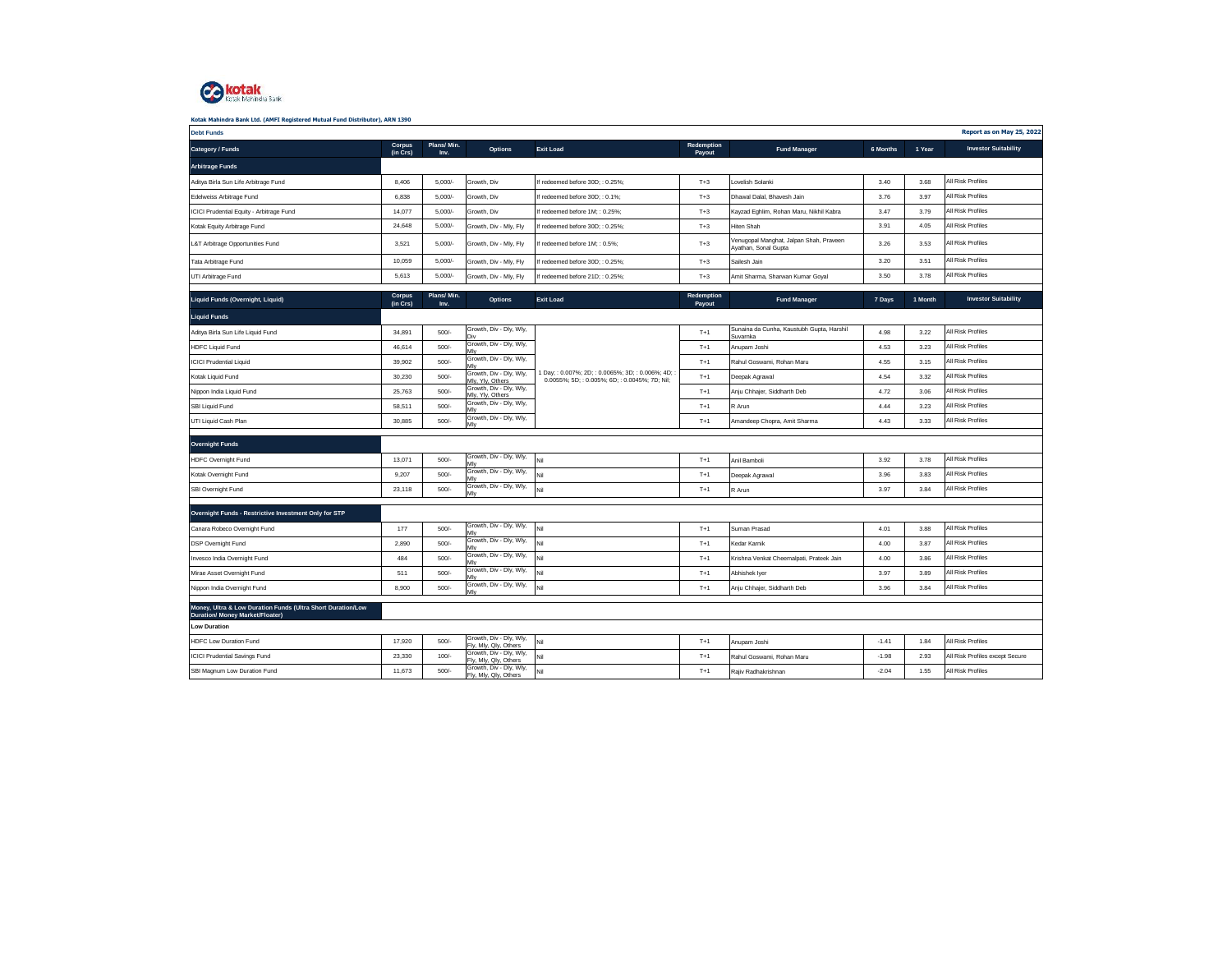

| <b>Debt Funds</b>                                                                              |                    |                    |                                                  |                  |                      |                                                    |         |          | Report as on May 25, 2022       |
|------------------------------------------------------------------------------------------------|--------------------|--------------------|--------------------------------------------------|------------------|----------------------|----------------------------------------------------|---------|----------|---------------------------------|
| Money, Ultra & Low Duration Funds (Ultra Short Duration/Low<br>Duration/ Money Market/Floater) | Corpus<br>(in Crs) | Plans/Min.<br>Inv. | Options                                          | <b>Exit Load</b> | Redemption<br>Payout | <b>Fund Manager</b>                                | 1 Month | 3 Months | <b>Investor Suitability</b>     |
| <b>Money Market</b>                                                                            |                    |                    |                                                  |                  |                      |                                                    |         |          |                                 |
| Active                                                                                         |                    |                    | Growth, Div - Dly, Wly,                          |                  |                      |                                                    |         |          | All Risk Profiles               |
| Aditya Birla Sun Life Money Manager Fund                                                       | 16,159             | 500/               | Fly, Mly, Qly, Others<br>Growth, Div - Dly, Wly, | Nil              | $T+1$                | Kaustubh Gupta, Anuj Jain, Mohit Sharma            | $-0.32$ | 2.72     |                                 |
| <b>DSP Savings Fund</b>                                                                        | 2.662              | 500/               | Fly, Mly, Qly, Others                            | Nil              | $T+1$                | Kedar Karnik, Karan Mundra                         | $-4.66$ | 0.81     | All Risk Profiles               |
| HDFC Money Market Fund                                                                         | 14,052             | 500/               | Growth, Div - Dly, Wly,<br>Fly, Mly, Qly, Others | Nil              | $T+1$                | Anil Bamboli, Vikash Agarwal                       | 0.16    | 2.86     | All Risk Profiles               |
| Kotak Money Market Fund                                                                        | 15,402             | 500/               | Growth, Div - Dly, Wly,<br>Fly, Mly, Qly, Others | Nil              | $T+1$                | Deepak Agrawal                                     | 0.77    | 3.25     | All Risk Profiles               |
| Passive<br>Invesco India Money Market Fund                                                     | 2,165              | $1,000/-$          | Growth, Div - Dly, Mly,                          | Nil              | $T+1$                | Krishna Venkat Cheemalpati, Vikas Garg             | 2.09    | 2.73     | All Risk Profiles               |
| <b>Ultra Short Duration</b>                                                                    |                    |                    |                                                  |                  |                      |                                                    |         |          |                                 |
| Aditya Birla Sun Life Savings Fund                                                             | 16,314             | 500/               | Growth, Div - Dly, Wly,<br>Fly, Mly, Qly, Others | Nil              | $T+1$                | Sunaina da Cunha, Kaustubh Gupta, Monika<br>Gandhi | $-0.12$ | 2.84     | All Risk Profiles               |
| HDFC Ultra Short Term Fund                                                                     | 14,076             | 500/               | Growth, Div - Dly, Wly,<br>Fly, Mly, Qly, Others | Nil              | $T+1$                | Anil Bamboli                                       | 0.30    | 2.70     | All Risk Profiles               |
| Kotak Savings Fund                                                                             | 12,596             | 500/               | Growth, Div - Dly, Wly,<br>Fly, Mly, Qly, Others | Nil              | $T+1$                | Deepak Agrawal                                     | 0.23    | 2.77     | All Risk Profiles               |
| L&T Ultra Short Term Fund                                                                      | 1,897              | 500/               | Growth, Div - Dly, Wly,<br>Fly, Mly, Qly, Others | Nil              | $T+1$                | Mahesh Chabaria, Jalpan Shah                       | 0.39    | 2.74     | All Risk Profiles               |
| Nippon India Ultra Short Duration Fund                                                         | 4,985              | 500/               | Growth, Div - Dly, Wly,<br>Fly, Mly, Qly, Others | Nil              | $T+1$                | Vivek Sharma                                       | 0.48    | 2.79     | All Risk Profiles except Secure |
| SBI Magnum Ultra Short Duration Fund                                                           | 14,144             | 500/               | Growth, Div - Dly, Wly,<br>Fly, Mly, Qly, Others | Nil              | $T+1$                | R Arun                                             | $-0.67$ | 2.35     | All Risk Profiles               |
| Short Term 1-3 yrs (Corporate Bond/ Banking & PSU/Short                                        |                    |                    |                                                  |                  |                      |                                                    |         |          |                                 |
| Duration/Floater/Other Funds/ETFs)                                                             |                    |                    |                                                  |                  |                      |                                                    |         |          |                                 |
| Active                                                                                         |                    |                    |                                                  |                  |                      |                                                    |         |          |                                 |
| Aditya Birla Sun Life Banking & PSU Debt Fund                                                  | 10,941             | $1,000/-$          | Growth, Div - Mly, Div                           | Nil              | $T+1$                | Kaustubh Gupta, Harshil Suvarnka                   | 1.37    | 2.83     | All Risk Profiles               |
| Aditya Birla Sun Life Corporate Bond Fund                                                      | 15,360             | $1,000/-$          | Growth, Div - Mly, Div                           | Nil              | $T+1$                | Kaustubh Gupta                                     | 1.25    | 2.83     | All Risk Profiles               |
| HDFC Corporate Bond Fund                                                                       | 22,737             | 1,000/             | Growth, Div - Mly, Div                           | Nil              | $T+1$                | Anupam Joshi                                       | $-0.32$ | 2.21     | All Risk Profiles               |
| HDFC Short Term Debt Fund                                                                      | 14,549             | $1,000/-$          | Growth, Div - Mly, Div                           | Nil              | $T+1$                | Anil Bamboli                                       | 0.80    | 2.63     | All Risk Profiles except Secure |
| <b>ICICI Prudential Corporate Bond Fund</b>                                                    | 17,711             | 1,000/             | Growth, Div - Mly, Div                           | Nil              | $T+1$                | Rahul Goswami, Anuj Tagra, Chandni Gupta           | 1.33    | 3.17     | All Risk Profiles               |
| <b>ICICI Prudential Short Term Fund</b>                                                        | 16,623             | $1,000/-$          | Growth, Div - Mly, Div                           | Nil              | $T+1$                | Manish Banthia, Nikhil Kabra                       | 1.39    | 2.91     | All Risk Profiles except Secure |
| IDFC Banking & PSU Debt Fund                                                                   | 17,076             | 1,000/             | Growth, Div - Mly, Div,<br>Ylv. Olv              | Nil              | $T+1$                | Suyash Choudhary, Gautam Kaul                      | 1.64    | 2.62     | All Risk Profiles               |
| IDFC Bond Fund - Short Term Plan                                                               | 11,134             | 1,000/             | Growth, Div - Mly, Div                           | lil.             | $T+1$                | Suyash Choudhary                                   | 0.02    | 1.88     | All Risk Profiles               |
| Kotak Banking and PSU Debt Fund                                                                | 7,845              | 1,000/             | Growth, Div - Mly, Div                           | Nil              | $T+1$                | Deepak Agrawal                                     | 0.60    | 2.95     | All Risk Profiles except Secure |
| Kotak Bond Short Term Fund                                                                     | 15,113             | 1,000/             | Growth, Div - Mly, Div                           | Nil              | $T+1$                | Deepak Agrawal                                     | 0.16    | 2.26     | All Risk Profiles               |
| L&T Short Term Bond Fund                                                                       | 4,025              | 1,000/             | Growth, Div - Mly, Div                           | Nil              | $T+1$                | Shriram Ramanathan, Jalpan Shah                    | $-0.04$ | 1.63     | All Risk Profiles               |
| Nippon India Short Term Fund                                                                   | 8,160              | 1,000/             | Growth, Div - Mly, Div                           | Nil              | $T+1$                | Vivek Sharma, Sushil Hari Prasad Budhia            | 0.78    | 2.57     | All Risk Profiles except Secure |
| SBI Banking and PSU Fund                                                                       | 6,114              | 1,000/             | Growth, Div - Mly, Div                           | Nil              | $T+1$                | Rajiv Radhakrishnan, Mohit Jain                    | 0.08    | 1.86     | All Risk Profiles               |
| SBI Short Term Debt Fund                                                                       | 13.260             | $1,000/-$          | Growth, Div - Mly, Div                           | Nil              | $T+1$                | Rajiv Radhakrishnan                                | 0.94    | 2.46     | All Risk Profiles except Secure |
| Passive                                                                                        |                    |                    |                                                  |                  |                      |                                                    |         |          |                                 |
| <b>DSP Floater Fund</b>                                                                        | 1,886              | 500/               | Growth, Div                                      | Nil              | $T+1$                | Kedar Karnik, Laukik Bagwe                         | $-0.10$ | 2.51     | All Risk Profiles               |
| Edelweiss Crisil PSU Plus SDL 50:50 Oct 2025 Index Fund (NFO)                                  | ٠                  | ٠                  |                                                  |                  | $\sim$               |                                                    |         | $\sim$   | All Risk Profiles               |
| Kotak Floating Rate Fund                                                                       | 7,006              | 1,000/             | Growth, Div - Mly, Div,<br>Yly, Qly              | Nil              | $T+1$                | Deepak Agrawal                                     | 0.78    | 2.96     | All Risk Profiles except Secure |
| L&T Banking and PSU Debt Fund                                                                  | 4,378              | $1,000/-$          | Growth, Div - Mly, Div,<br>Yly, Qly              | Nil              | $T+1$                | Shriram Ramanathan, Jalpan Shah                    | $-2.45$ | 0.43     | All Risk Profiles               |
|                                                                                                |                    |                    |                                                  |                  |                      |                                                    |         |          |                                 |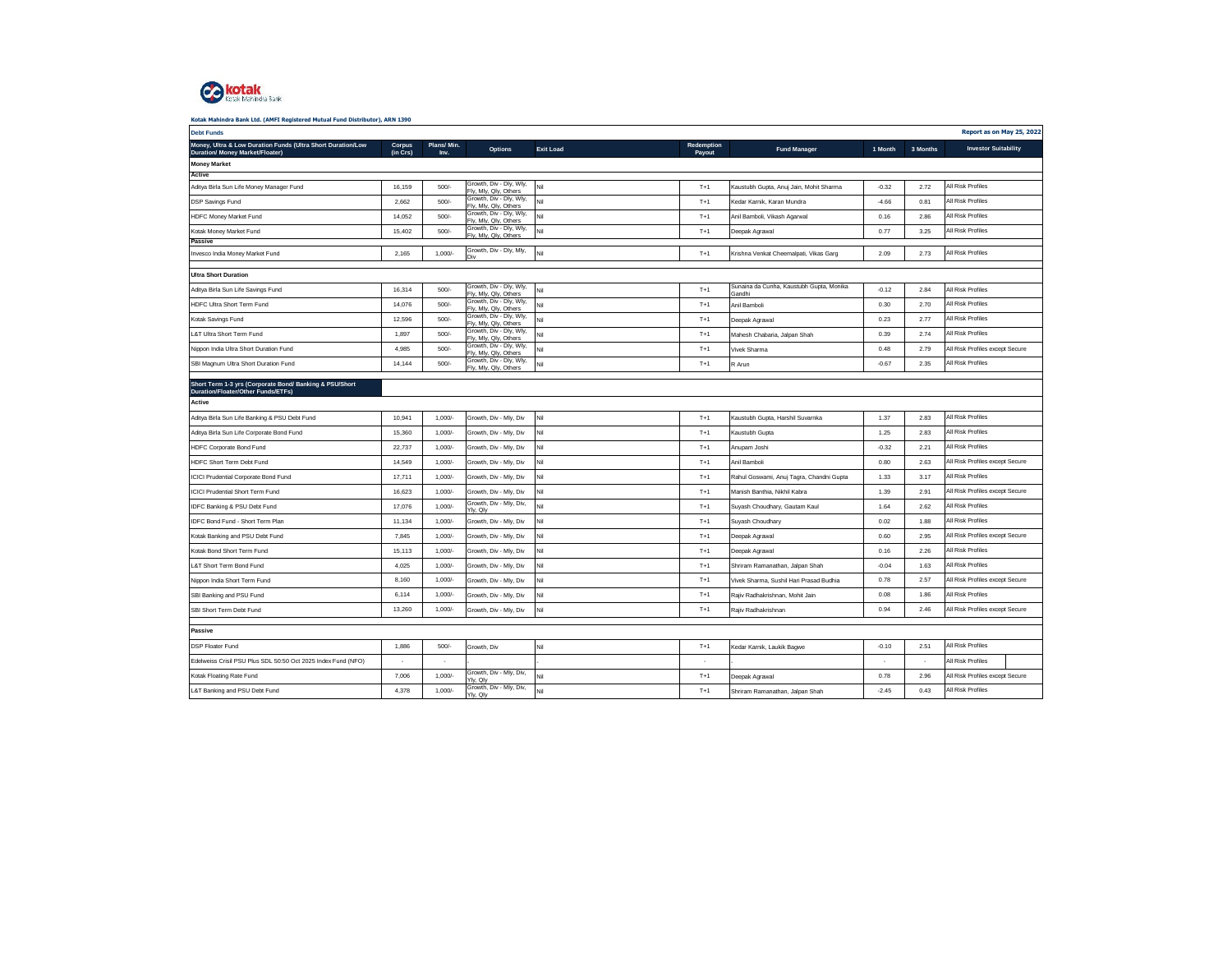

| <b>Debt Funds</b>                                                          |                    |                    |                                      |                                 |                      |                                        |           |                          | Report as on May 25, 2022       |
|----------------------------------------------------------------------------|--------------------|--------------------|--------------------------------------|---------------------------------|----------------------|----------------------------------------|-----------|--------------------------|---------------------------------|
| Dynamic Debt (Medium to Long Duration/ Dynamic Bond/Gilt)                  | Corpus<br>(in Crs) | Plans/Min.<br>Inv. | <b>Options</b>                       | <b>Exit Load</b>                | Redemption<br>Payout | <b>Fund Manager</b>                    | 1 Year    | 3 Years                  | <b>Investor Suitability</b>     |
| DSP Bond Fund                                                              | 351                | 5,000/             | Growth, Div - Wly, Qly,<br>Yly, Div  | Nil                             | $T+1$                | Karan Mundra, Vivek Ramakrishnan       | 1.59      | 4.00                     | All Risk Profiles except Secure |
| <b>ICICI Prudential Gilt Fund</b>                                          | 2,327              | 5,000/             | Growth, Div - Wly, Qly,<br>Yly, Div  | Nil                             | $T+1$                | Rahul Goswami, Anuj Tagra              | 2.08      | 7.70                     | All Risk Profiles except Secure |
| Kotak Dynamic Bond Fund                                                    | 2,238              | 5,000/             | Growth, Div - Wly, Qly,<br>Yly, Div  | Nil                             | $T+1$                | Deepak Agrawal                         | 1.94      | 6.85                     | All Risk Profiles except Secure |
| SBI Magnum Gilt Fund                                                       | 3,530              | 5,000/             | Growth, Div - Wly, Qly,<br>Ylv. Div  | Nil                             | $T+1$                | Dinesh Ahuja                           | 1.98      | 7.80                     | All Risk Profiles except Secure |
|                                                                            |                    |                    |                                      |                                 |                      |                                        |           |                          |                                 |
| Indices                                                                    |                    |                    |                                      |                                 |                      |                                        |           |                          |                                 |
| Crisil Composite Bond Fund Index                                           |                    |                    |                                      |                                 |                      |                                        | ٠.        | $\overline{\phantom{a}}$ |                                 |
| Passive Medium Term Funds                                                  |                    |                    |                                      |                                 |                      |                                        |           |                          |                                 |
| Aditya Birla Sun Life Nifty Sdl Plus Psu Bond Sep 2026 60:40 Index<br>Fund | 5,239              | 1,000              | Growth                               | If redeemed before 30D; : 0.5%; | $T+1$                | Mohit Sharma                           | $\ddotsc$ | $\overline{\phantom{a}}$ | All Risk Profiles               |
| Bharat Bond FOF - April 2025                                               | 4,077              | 1,000              | Growth, Div                          | If redeemed before 30D; : 0.1%; | $T+1$                | Dhawal Dalal, Rahul Dedhia             | 1.72      | $\overline{\phantom{a}}$ | All Risk Profiles               |
| BHARAT Bond ETF - April 2025                                               | 10,171             | $1,001/-$          | <b>NA</b>                            | Nil                             | $T+3$                | Dhawal Dalal, Rahul Dedhia             | 1.80      | ٠.                       | All Risk Profiles               |
| Edelweiss NIFTY PSU Bond Plus SDL Index Fund 2026                          | 5,398              | $1,001/-$          | Growth, Div                          | If redeemed before 30D; : 0.1%; | $T+1$                | Dhawal Dalal, Rahul Dedhia             | 1.86      | $\overline{\phantom{a}}$ | All Risk Profiles               |
| ICICI Prudential PSU Bond plus SDL 40:60 Index Fund - Sep 2027             | 3,854              | 1,001/             | Growth, Div                          | Nil                             | $T+1$                | Anuj Tagra, Chandni Gupta              | ٠.        | $\overline{\phantom{a}}$ | All Risk Profiles               |
| IDFC Gilt 2027 Index Fund                                                  | 2,841              | 1,000              | <b>NA</b>                            | Nil                             | $T+1$                | Gautam Kaul, Harshal Joshi             | 1.11      | $\ddot{\phantom{0}}$     | All Risk Profiles               |
| IDFC Gilt 2028 Index Fund                                                  | 877                | 1,000              | <b>NA</b>                            | Nil                             | $T+1$                | Gautam Kaul, Harshal Joshi             | 1.15      | $\ddot{\phantom{0}}$     | All Risk Profiles               |
| Kotak Nifty SDL Apr 2027 Top 12 Equal Weight Index Fund                    | ٠                  | 1,000              | <b>NA</b>                            | If redeemed before 30D:: 0.15%: | $T+1$                | Abhishek Bisen                         |           | $\ddotsc$                | All Risk Profiles               |
| Nippon India ETF Nifty SDL - 2026 - Maturity                               | 5,509              | $1,001/-$          | <b>NA</b>                            | Nil                             | $T+1$                | Siddharth Deb, Vivek Sharma            | 2.40      | $\overline{\phantom{a}}$ | All Risk Profiles               |
| Passive Long Term Funds                                                    |                    |                    |                                      |                                 |                      |                                        |           |                          |                                 |
| <b>Corporate Bond</b>                                                      |                    |                    |                                      |                                 |                      |                                        |           |                          |                                 |
| L&T Triple Ace Bond Fund                                                   | 8,681              | $5,000/$ -         | Growth, Div, Div - Hly,<br>Yly, Qly  | If redeemed before 3M ; : 0.5%; | $T+1$                | Shriram Ramanathan, Jalpan Shah        | $-3.06$   | 1.05                     | All Risk Profiles except Secure |
|                                                                            |                    |                    |                                      |                                 |                      |                                        |           |                          |                                 |
| Debt FOFs                                                                  | 3,273              |                    |                                      |                                 | $T+1$                |                                        | 1.45      |                          | All Risk Profiles except Secure |
| Bharat Bond FOF - April 2030                                               | 2,104              | 1,000              | Growth, Div                          | If redeemed before 30D; : 0.1%; | $T+1$                | Dhawal Dalal, Rahul Dedhia             |           | $\ddotsc$                |                                 |
| BHARAT Bond FOF - April 2031                                               |                    | 1,000              | Growth, Div                          | If redeemed before 30D; : 0.1%; |                      | Dhawal Dalal, Rahul Dedhia             | $\cdot$   | $\overline{\phantom{a}}$ | All Risk Profiles except Secure |
| <b>Debt ETFs</b>                                                           |                    |                    |                                      |                                 |                      |                                        |           |                          |                                 |
| BHARAT Bond ETF - April 2030                                               | 13,159             | 5,000/             | <b>NA</b>                            | Nil                             | $T+3$                | Dhawal Dalal, Rahul Dedhia             | 1.52      | $\ddotsc$                | All Risk Profiles except Secure |
| BHARAT Bond ETF - April 2031                                               | 10,577             | 5,000/             | <b>NA</b>                            | Nil                             | $T+3$                | Dhawal Dalal, Rahul Dedhia             | 0.66      | $\sim$                   | All Risk Profiles except Secure |
| <b>Fixed Maturity Plans</b>                                                | $\ddotsc$          | $\cdots$           |                                      |                                 |                      |                                        |           | $\sim$                   | All Risk Profiles               |
|                                                                            |                    |                    |                                      |                                 |                      |                                        |           |                          |                                 |
| <b>Conservative Hybrid Funds</b>                                           |                    |                    |                                      |                                 |                      |                                        |           |                          |                                 |
| Kotak Debt Hybrid                                                          | 1,469              | 5,000/             | Growth, Div - Mly, Qly,<br><b>Yh</b> | If redeemed before 6M; : 1%;    | $T+2$                | Abhishek Bisen, Devender Singhal       | 4.53      | 10.15                    | All Risk Profiles except Secure |
| SBI Conservative Hybrid Fund                                               | 5,976              | 5,000/             | Growth, Div - Mly, Qly,              | If redeemed before 1Y; : 1%;    | $T+2$                | Saurabh Pant, Mansi Sajeja, Mohit Jain | 6.67      | 9.71                     | All Risk Profiles except Secure |
|                                                                            |                    |                    |                                      |                                 |                      |                                        |           |                          |                                 |
| <b>Indices</b>                                                             |                    |                    |                                      |                                 |                      |                                        |           |                          |                                 |
| NIFTY 50 Hybrid Composite Debt 15:85 Index                                 |                    |                    |                                      |                                 |                      |                                        | 2.19      | 8.38                     |                                 |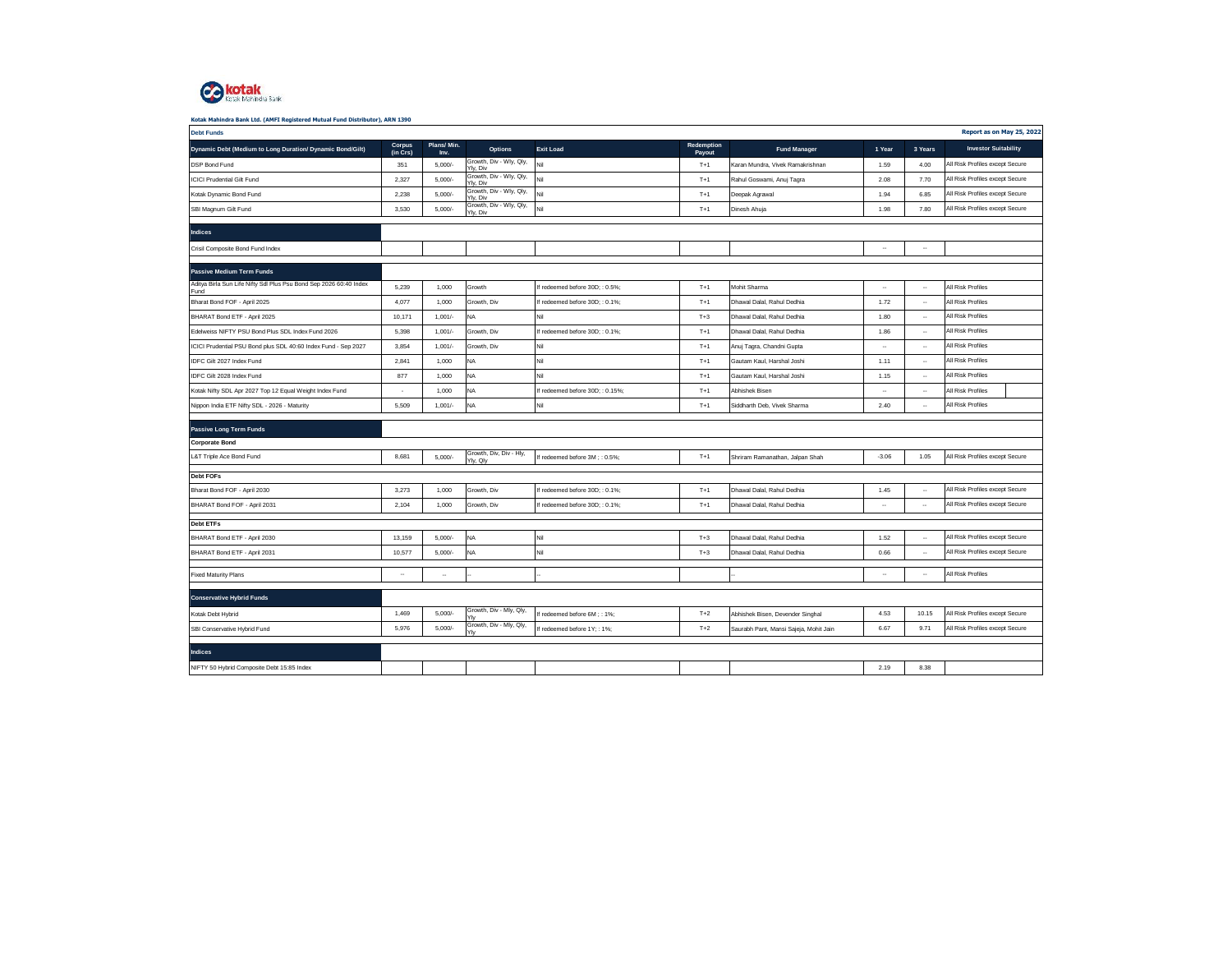

| Kotak Mahindra Bank Ltd. (AMFI Registered Mutual Fund Distributor), ARN 1390                                                                                                                                                                                                                                                                                     |                    |                    |                        |                                            |                      |                                                                              |        |                          |                                 |
|------------------------------------------------------------------------------------------------------------------------------------------------------------------------------------------------------------------------------------------------------------------------------------------------------------------------------------------------------------------|--------------------|--------------------|------------------------|--------------------------------------------|----------------------|------------------------------------------------------------------------------|--------|--------------------------|---------------------------------|
| <b>Other Funds</b>                                                                                                                                                                                                                                                                                                                                               |                    |                    |                        |                                            |                      |                                                                              |        |                          | Report as on May 25, 2022       |
| <b>Equity Savings Fund</b>                                                                                                                                                                                                                                                                                                                                       | Corpus<br>(in Crs) | Plans/Min.<br>Inv. | <b>Options</b>         | <b>Exit Load</b>                           | Redemption<br>Payout | <b>Fund Manager</b>                                                          | 1 Year | 3 Years                  | <b>Investor Suitability</b>     |
| ICICI Prudential Equity Savings Fund                                                                                                                                                                                                                                                                                                                             | 4,969              | 5,000/             | Growth, Div            | If redeemed before 7D; : 0.25%;            | $T+2$                | Kayzad Eghlim, Manish Banthia, Ritesh Lunawat<br>Dharmesh Kakkad, Sri Sharma | 6.74   | 7.49                     | All Risk Profiles except Secure |
| Kotak Equity Savings Fund                                                                                                                                                                                                                                                                                                                                        | 1,854              | $5,000/$ -         | Growth, Div - Mly, Qly | If redeemed before 90D; : 1%;              | $T+2$                | Abhishek Bisen, Devender Singhal, Hiten Shah                                 | 7.35   | 8.55                     | All Risk Profiles except Secure |
|                                                                                                                                                                                                                                                                                                                                                                  |                    |                    |                        |                                            |                      |                                                                              |        |                          |                                 |
| <b>GOLD LINKED ETFS</b>                                                                                                                                                                                                                                                                                                                                          |                    |                    |                        |                                            |                      |                                                                              |        |                          |                                 |
| <b>HDFC Gold ETF</b>                                                                                                                                                                                                                                                                                                                                             | 3.135              | 5,000/             | Growth                 | Nil                                        | $T+3$                | Krishan Daga, Bhagyesh Kagalkar                                              | 4.51   | 16.30                    | All Risk Profiles except Secure |
| <b>ICICI Prudential Gold ETF</b>                                                                                                                                                                                                                                                                                                                                 | 3,472              | 5,000/             | Growth                 | Nil                                        | $T+3$                | Gauray Chikane                                                               | 4.60   | 16.32                    | All Risk Profiles except Secure |
| Kotak Gold ETF                                                                                                                                                                                                                                                                                                                                                   | 2,375              | 5,000/             | Growth                 | Nil                                        | $T+3$                | Abhishek Bisen, Jeetu Valechha Sonar                                         | 4.55   | 16.54                    | All Risk Profiles except Secure |
| Nippon India ETF Gold BeES                                                                                                                                                                                                                                                                                                                                       | 6,814              | 5.000/             | Growth                 | Nil                                        | $T+3$                | Vikram Dhawan                                                                | 4.34   | 16.29                    | All Risk Profiles except Secure |
| SBI ETF Gold                                                                                                                                                                                                                                                                                                                                                     | 2,581              | 5,000/             | Growth                 | Nil                                        | $T+3$                | Raj Gandhi                                                                   | 4.57   | 16.58                    | All Risk Profiles except Secure |
| UTI Gold ETF                                                                                                                                                                                                                                                                                                                                                     | 673                | 5,000/             | Growth                 | Nil                                        | $T+3$                | Niranjan Das                                                                 | 4.07   | 16.06                    | All Risk Profiles except Secure |
|                                                                                                                                                                                                                                                                                                                                                                  |                    |                    |                        |                                            |                      |                                                                              |        |                          |                                 |
| <b>GOLD LINKED FUNDS</b>                                                                                                                                                                                                                                                                                                                                         |                    |                    |                        |                                            |                      |                                                                              |        |                          |                                 |
| <b>HDFC Gold Fund</b>                                                                                                                                                                                                                                                                                                                                            | 1,367              | 5,000/             | Growth                 | If redeemed before 6M; : 2%; 6M-12M; : 1%; | $T+3$                | Krishan Daga                                                                 | 4.29   | 15.99                    | All Risk Profiles except Secure |
| ICICI Prudential Regular Gold Savings Fund (FOF)                                                                                                                                                                                                                                                                                                                 | 688                | 5,000/             | Growth                 | If redeemed before 15D; : 1%;              | $T+3$                | Manish Banthia, Nishit Patel                                                 | 4.25   | 15.58                    | All Risk Profiles except Secure |
| Kotak Gold Fund                                                                                                                                                                                                                                                                                                                                                  | 1.296              | 5.000/             | Growth                 | If redeemed before 1Y: : 1%:               | $T+3$                | Abhishek Bisen                                                               | 4.60   | 16.42                    | All Risk Profiles except Secure |
| Nippon India Gold Savings Fund                                                                                                                                                                                                                                                                                                                                   | 1,462              | 5,000/             | Growth                 | If redeemed before 15D; : 1%;              | $T+3$                | Mehul Dama                                                                   | 4.30   | 15.94                    | All Risk Profiles except Secure |
| SBI Gold Fund                                                                                                                                                                                                                                                                                                                                                    | 1,173              | $5.000/-$          | Growth                 | If redeemed before 15D:: 1%:               | $T+3$                | Raviprakash Sharma                                                           | 4.47   | 16.13                    | All Risk Profiles except Secure |
|                                                                                                                                                                                                                                                                                                                                                                  |                    |                    |                        |                                            |                      |                                                                              |        |                          |                                 |
| <b>Solution Oriented - Retirement Funds</b>                                                                                                                                                                                                                                                                                                                      |                    |                    |                        |                                            |                      |                                                                              |        |                          |                                 |
| SBI Retirement Benefit Fund - Aggressive Hybrid Plan                                                                                                                                                                                                                                                                                                             | 644                | 5,000/             | Growth, Div            | Nil                                        | $T+3$                | Gaurav Mehta, Dinesh Ahuja, Mohit Jain                                       | 9.61   | $\overline{\phantom{a}}$ | All Risk Profiles except Secure |
| SBI Retirement Benefit Fund - Aggressive Plan                                                                                                                                                                                                                                                                                                                    | 776                | 5,000/             | Growth, Div            | Nil                                        | $T+3$                | Gaurav Mehta, Dinesh Ahuja, Mohit Jain                                       | 9.48   | $\ddotsc$                | All Risk Profiles except Secure |
| SBI Retirement Benefit Fund - Conservative Hybrid Plan                                                                                                                                                                                                                                                                                                           | 184                | 5,000/             | Growth, Div            | Nil                                        | $T+3$                | Gaurav Mehta, Dinesh Ahuja, Mohit Jain                                       | 4.48   | $\overline{\phantom{a}}$ | All Risk Profiles except Secure |
| SBI Retirement Benefit Fund - Conservative Plan                                                                                                                                                                                                                                                                                                                  | 144                | 5,000/             | Growth, Div            | Nil                                        | $T+3$                | Gaurav Mehta, Dinesh Ahuja, Mohit Jain                                       | 2.91   | $\overline{\phantom{a}}$ | All Risk Profiles except Secure |
| Tata Retirement Savings Fund - Moderate Plan                                                                                                                                                                                                                                                                                                                     | 1.568              | 5.000/             | Growth                 | If redeemed before 61M:: 1%:               | $T+3$                | Murthy Nagarajan, Sonam Udasi                                                | 1.22   | 8.48                     | All Risk Profiles except Secure |
|                                                                                                                                                                                                                                                                                                                                                                  |                    |                    |                        |                                            |                      |                                                                              |        |                          |                                 |
| <b>Solution Oriented - Children's Funds</b>                                                                                                                                                                                                                                                                                                                      |                    |                    |                        |                                            |                      |                                                                              |        |                          |                                 |
| HDFC Children's Gift Fund                                                                                                                                                                                                                                                                                                                                        | 5,371              | 5,000/             | Growth, Div            | Nil                                        | $T+3$                | Chirag Setalvad                                                              | 5.91   | 12.59                    | All Risk Profiles except Secure |
| ICICI Prudential Child Care Fund (Gift Plan)                                                                                                                                                                                                                                                                                                                     | 836                | 5,000/             | Growth                 | Nil                                        | $T+3$                | Manish Banthia, Ihab Dalwai, Ritesh Lunawat                                  | 6.27   | 8.48                     | All Risk Profiles except Secure |
| Source: MFI Explorer, Value Research<br>For the purpose of calculating returns of Schemes, only 'Growth' option of schemes have been considered.<br>Blended Index (benchmark index for Equity Savings Funds) returns are computed basis the performances of 30% of Nifty 50 Index, 35% of Nifty 50 Arbitrage Index and 35% of Crisil Short Term Bond Fund Index. |                    |                    |                        |                                            |                      |                                                                              |        |                          |                                 |

Debt (Except MIPs) & Arbitrage Funds - Return less than 1 Yr is Simple Annualised & Return greater than or equal to 1 Yr is Compounded Annualised. Equity (Except Arbitrage) & MIP Funds - Return less than 1 Yr is Absolute &

Crisil Indices' performance are as on May 24, 2022

Corpus is in Crs as on end-Apr 2022

\*Tier I has schemes which are managed conventionally or have better portfolio quality<br>#Tier II has schemes which are marginally aggressive in terms of risks or have funds with special conditions like Rolldown strategy, HPR

The Schemes placed in this workbook are categorized based on their duration and investment style (active/passive). It is for illustrative purpose and hence not strictly as per SEBI categorization.

**Key Notations**

In Debt schemes including Liquid; Dividend option generally have various frequencies, which have been mentioned above. The expansion of each frequency is as follows-

Div- Dividend; Dly- Daily Dividend; Wly- Weekly Dividend; Fly- Fortnightly Dividend; Mly- Monthly Dividend; Bly- Bimonthly Dividend; Qly- Quarterly Dividend; Hly- Half Yearly Dividend; Yly- Yearly Dividend